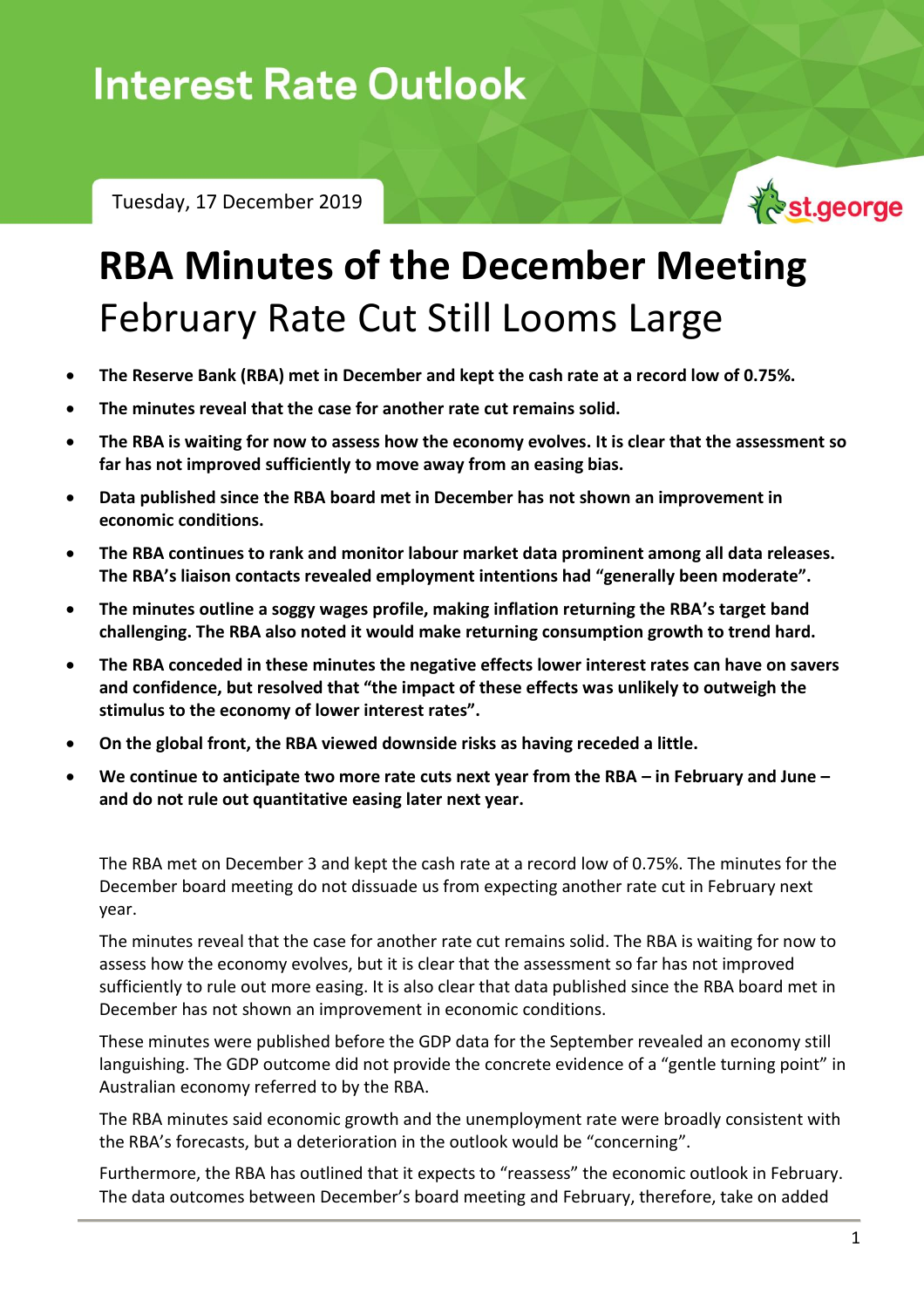importance. In that time, retail sales and GDP have disappointed. This Thursday's labour force data will be keenly watched.

The RBA continues to make labour market data prominent among all data releases. It noted it remained "an area to monitor". The RBA's liaison contacts revealed employment intentions had "generally been moderate". We continue to expect the unemployment rate to move higher by mid year 2020, from the current level.

More importantly, the RBA minutes also highlighted that the "current rate of wages growth was not consistent with inflation being sustainably within the target range…nor was it consistent with consumption growth returning to trend". The minutes described wages growth has having "levelled out in recent quarters following its gentle upward trend of the previous couple of years". The RBA's liaison program revealed that a larger share of firms expected wages growth to be "stable in the year ahead".

Weak wages growth clearly remains a big concern for the central bank. Moreover, this evidence outlined in the minutes suggests wages growth is likely to remain soggy, which means getting underlying inflation back to the RBA's target band is likely to continue to be challenging, sustaining the case for another rate cut.

The RBA also noted soft wages growth would make returning consumption growth to trend hard. Consumer spending continues to sag with the latest retail spending figures showing no growth, despite three rate cuts from the RBA and tax rebates from the Federal government.

The RBA conceded in these minutes the negative effects lower interest rates can have on savers and confidence, but resolved that "the impact of these effects was unlikely to outweigh the stimulus to the economy of lower interest rates".

The recovery in housing prices was pointed out as a channel in which lower interest rates had been effective. However, while the RBA acknowledged the upturn in the housing market to be a positive development, it also said it "could become a source of concern if borrowing were to run too quickly ahead of income growth".

The RBA minutes on global economic developments were more positive. It described downside risks as "receding a little". Since the December meeting, the phase one trade deal between the US and China has been inked and uncertainty around Brexit has lessened.

We continue to anticipate two more rate cuts next year from the RBA – in February and June – and do not rule out quantitative easing later next year from occurring. This week's labour force data remains important.

> **Besa Deda, Chief Economist** Ph: 02-8254-3251